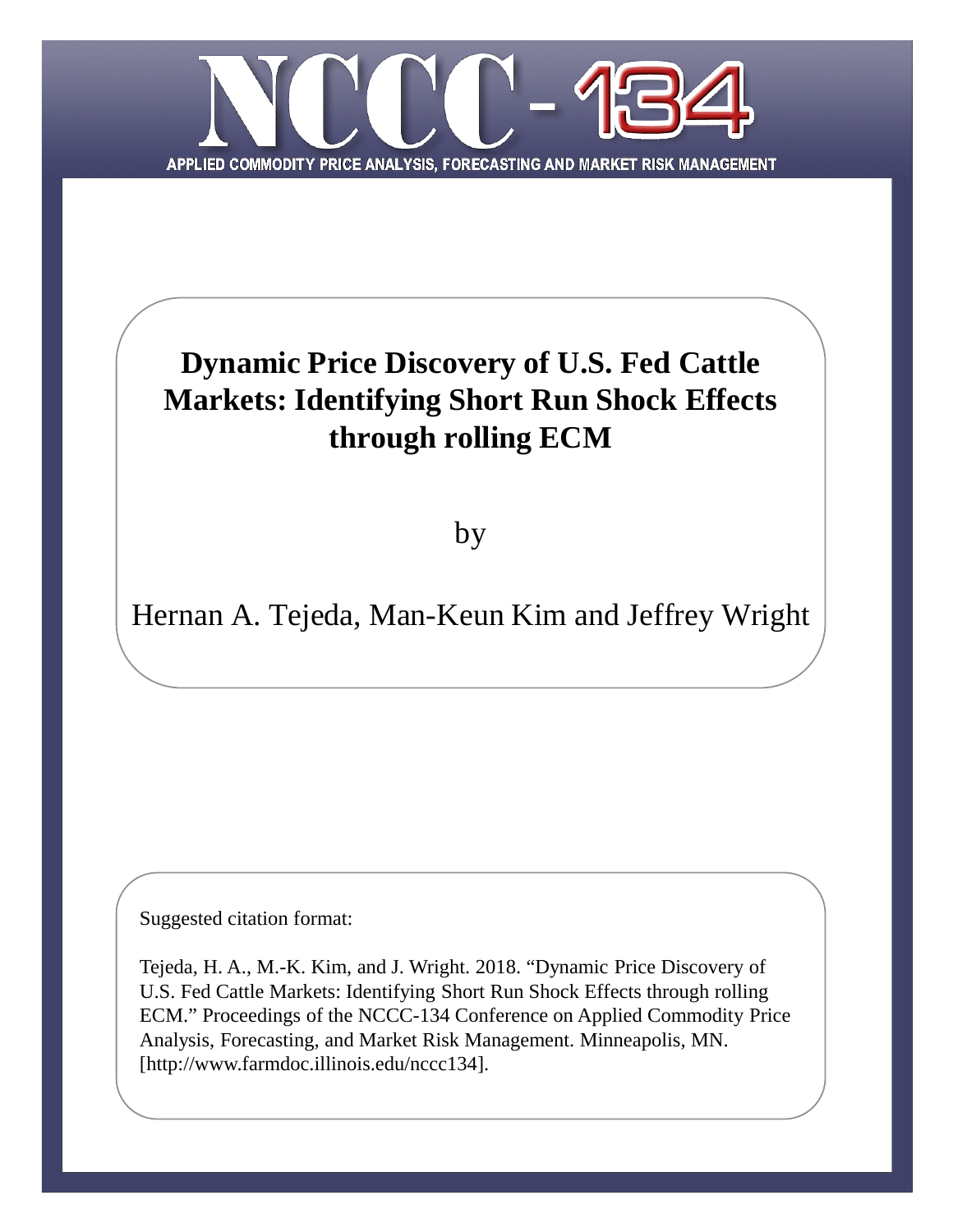## **Dynamic Price Discovery of U.S. Fed Cattle Markets:**

## **Identifying Short Run Shock Effects through rolling ECM**

Hernan A. Tejeda, Man-Keun Kim and Jeffrey Wright\*

*Paper presented at the NCCC-134 Conference on Applied Commodity Price Analysis, Forecasting, and Market Risk Management Minneapolis, MN, April 16-17, 2018*

Copyright 2018 by Hernan Tejeda, Man-Keun Kim and Jeffrey Wright. All rights reserved. Readers may make verbatim copies of this document for noncommercial purposes by any means, provided that this copyright notice appears on all such copies.

\_\_\_\_\_\_\_\_\_\_\_\_\_\_\_\_\_\_\_\_\_\_\_

<sup>\*</sup>Tejeda is an assistant professor in the Department of Agricultural Economics and Rural Sociology at the University of Idaho, Kim is an associate professor in the Applied Economics Department at Utah State University. Wright is a recent graduate of the Master of Applied Economics program at Utah State University.

This work is supported by USDA NIFA, Hatch project IDA 01581 and the Idaho Agricultural Experiment Station.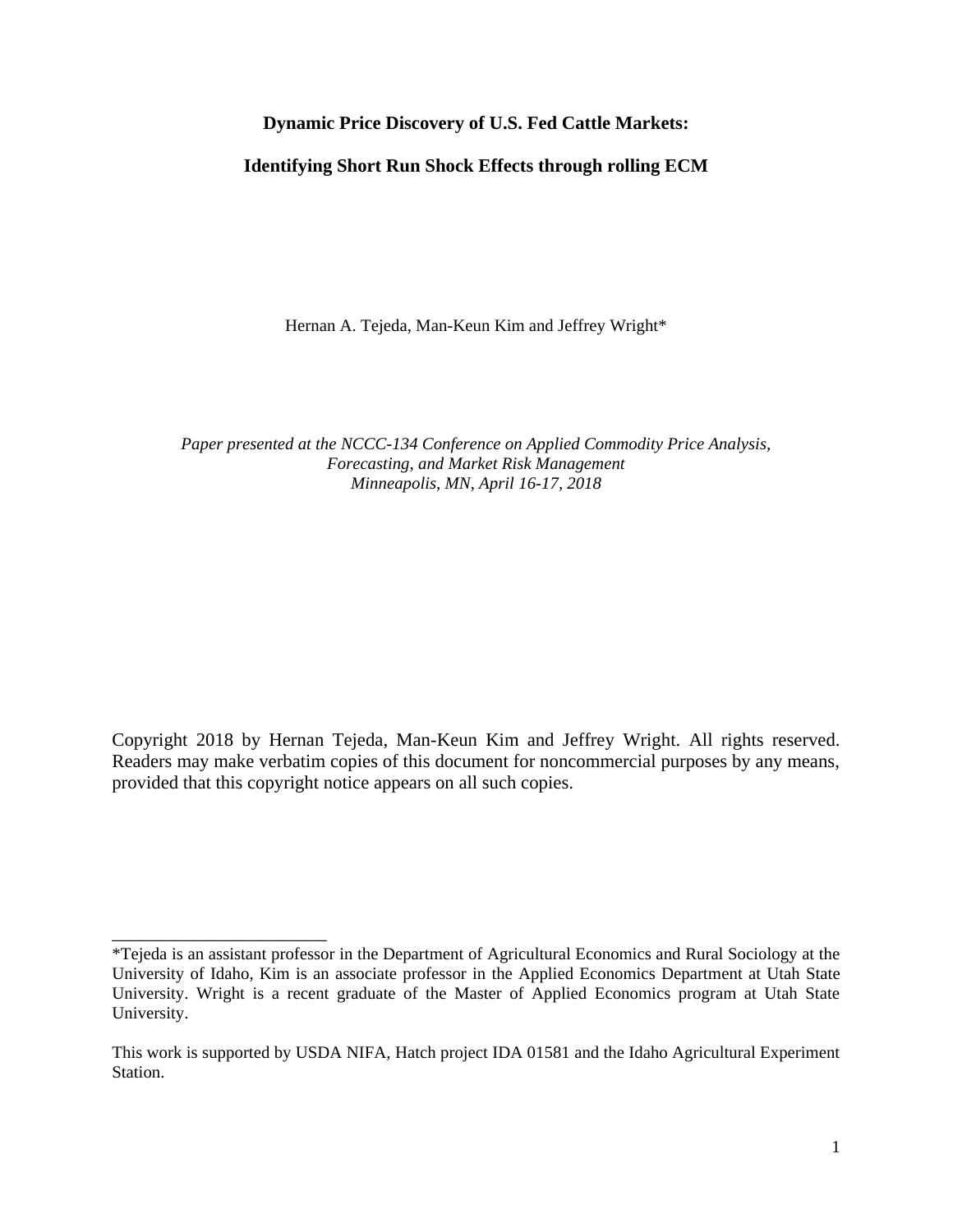# **Dynamic Price Discovery of U.S. Fed Cattle Markets: Identifying Short Run Shock Effects through rolling ECM**

This study re-examines the price discovery process of fed cattle markets by taking into account the dynamic effects from unexpected shocks to fed cattle markets. That is, we investigate whether ensuing shocks to the industry, specifically from BSE outbreaks, resulted in any temporal or permanent changes in the reference market(s) (futures market) obtained from the price discovery process. Using weekly weighted average fed cattle cash prices for Nebraska and weekly average live cattle CME futures prices, from May 2001 to January 2017, we construct forward growing samples. The first sample is from May 2001 until four weeks before the first BSE outbreak, and the second sample onwards sequentially incorporates four more weeks of data until January 2017. We model these samples as rolling bivariate Error Correction Models (ECM) and test whether the futures prices hold as the reference market during the three U.S. BSE outbreaks (December 2003, June 2005, and March 2006). Findings are that during and following the first and second BSE outbreaks, the cash market price became the (new) reference price. During this period, the U.S. experienced a ban of beef exports, in particular to its largest markets Japan and South Korea. The futures market became the reference price (again) only a month before the export ban was partially lifted. In addition, we found no changes to the reference market in the thirdBSE outbreaks; when no export bans occurred. Thus unexpected shocks that produced significant impacts, for example, export bans on the market, were accompanied by a change in reference market.

**Key Words:** price discovery process, fed cattle market, short run shocks, bivariate ECM models

# **Introduction**

Determining the price discovery process among regional fed cattle markets and live cattle futures markets can provide valuable information to different market participants, since they can learn more about the fundamental value of the commodity by observing the price on this dominant market. The dominant market where information is first discovered may play the role of price leader or serve as reference, providing substantial information to the other markets (price followers), which may have insufficient activity to generate much new information (Schroeder, 1996). In this sense, the live cattle CME futures market also plays a critical role in providing price information for the commodity markets' price discovery process (Leuthold et al., 1989).

 Price discovery is about determining which market is more informative for fundamental valuation, such as in the case of similar commodities or inter-connected commodities like fed cattle being traded in different markets. A number of different methods have been used to study price discovery. One of methods is to use a bivariate time series analysis with an error correction term and compare the speed of adjustment between the two series (Gonzalo and Granger, 2005). Price discovery in this context refers to a process whereby the relative contributions of interrelated submarkets to the overall market price can be determined. The submarket with the larger contribution is called the "price discovery market." Numerous studies have investigated price leadership and identification of the relevant geographic market for fed cattle. Koontz, Garcia, and Hudson (1990) used weekly fed cattle prices from four separate regions spanning 1973 through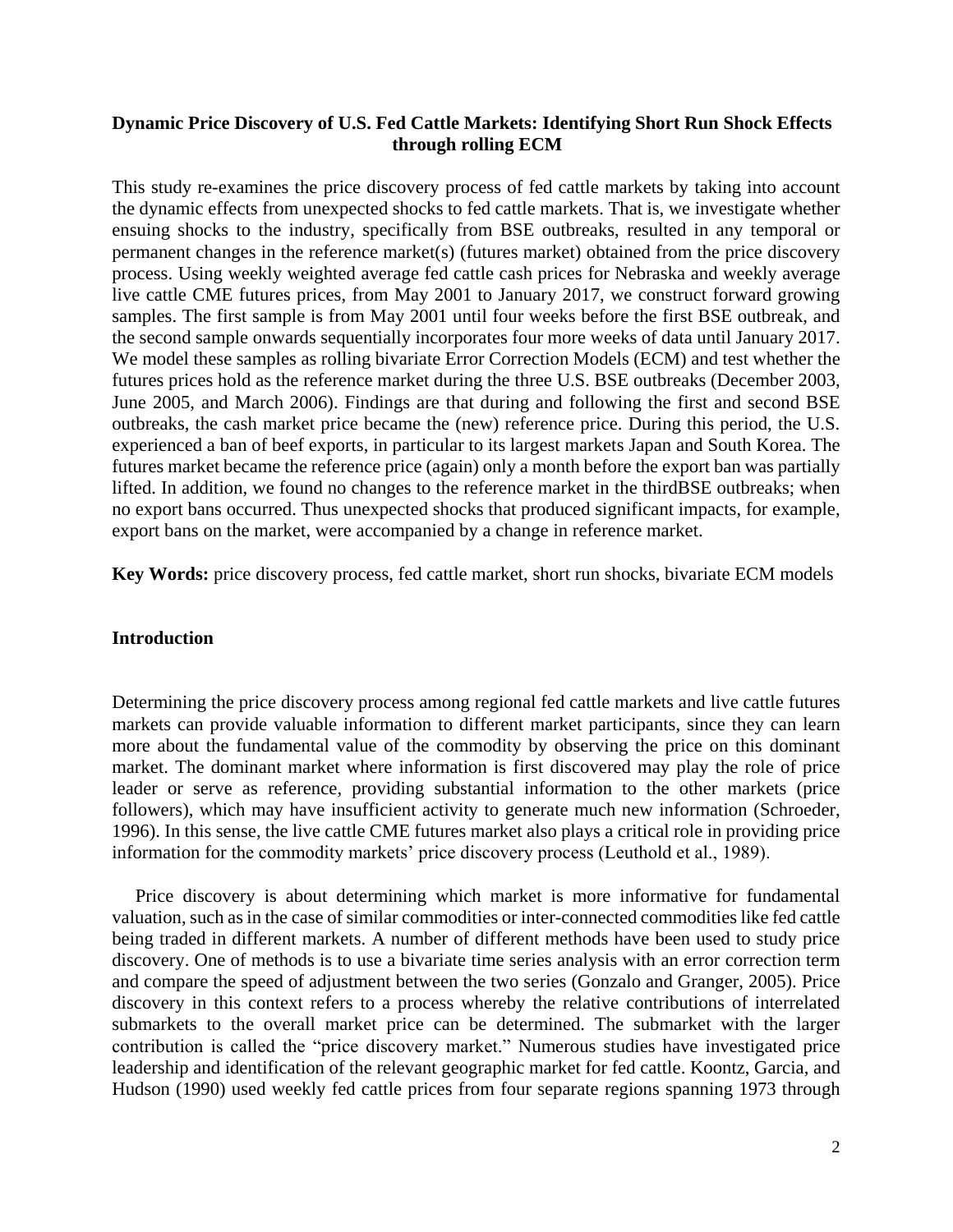1984, identifying lead/lag relationships among them and found that price changes in the Nebraska direct market responded fastest to new information. Schroeder and Goodwin (1990) applied a vector autoregression (VAR) model to 11 regional weekly fed cattle prices from 1976 through 1987, and found that Iowa/Southern Minnesota and Eastern Nebraska and Omaha tended to be the leading price discovery regions, with the western Kansas market becoming more dominant towards the end of the considered time period.

 A more recent study by Joseph, Garcia, and Peterson (2013) emphasized that "effective price discovery is critical as it facilitates pricing quantity and quality of a commodity at a specified time and place". Joseph, Garcia and Peterson (2013) investigated the fed cattle market discovery process using live cattle futures settled prices, fed cattle cash prices – specifically the five area weighted average prices of 35 to 65% choice live steers, and also considered weekly boxed beef cutout prices. They applied Vector Error Correction models, with Directed Acyclic Graph (DAG) methods to identify non-time causality among the three prices, and used innovation accounting techniques to identify the market reference. The five area weighted average prices takes jointly into account the feedlot transactions from five distinct regions: Texas/Oklahoma/New Mexico, Kansas, Nebraska, Colorado, and Iowa/Minnesota. Despite being comprehensive in its coverage, the transaction prices from each of these markets is not considered separately. In addition, the study is not able to elucidate the contribution from each regional cash market in the price discovery process. Wright, Kim and Tejeda (2017) also investigated price discovery using the ECM approach. They grouped the regional fed cattle prices using the cluster analysis, and ran a series of bivariate ECM to find the reference market. They reaffirmed that futures fed cattle price is the reference price.

 This study re-examines the development and price discovery process of fed cattle markets in a more comprehensive manner, by taking into account the dynamic effects (on the reference market(s)) from shocks that these markets experienced. That is, we investigate whether ensuing shocks to the industry resulted in any temporal or permanent changes in the reference market(s) obtained from the price discovery process. The price discovery measure from the literature that is applied here compares the speed of adjustment coefficients in a (bivariate) Vector Error Correction Model (VECM) as a share of the total (market) adjustment, as developed by Gonzalo and Granger (1995) and expanded in Theissen (2002). This method is used by Foster (1996), Eun and Sabherwal (2003), Figuerola-Ferretti and Gonzalo (2010), and Plato and Hoffman (2011), among others to identify price discovery among related markets.

 The objective of this study is to determine if the identified reference price - from the price discovery process among fed or live cattle markets - maintains its "reference" characteristics following a shock to the industry, e.g., for unexpected news in the market or livestock disease such as a BSE finding or outbreak. In other words, we examine whether after unexpected shock(s) impacted the fed cattle market, the long run reference market that served as the price discovery (market) is maintained or whether there is a change. In particular, we investigate the case of BSE incidents. We study sub-periods of the full time frame considered (from 2001 to 2016) where news of BSE outbreaks affected the markets, seeking to identify the reference market during the time periods when these unanticipated market shocks occurred. We proceed by describing the data used and methods applied. Followed by results, discussion as well as conclusions and avenues of further study.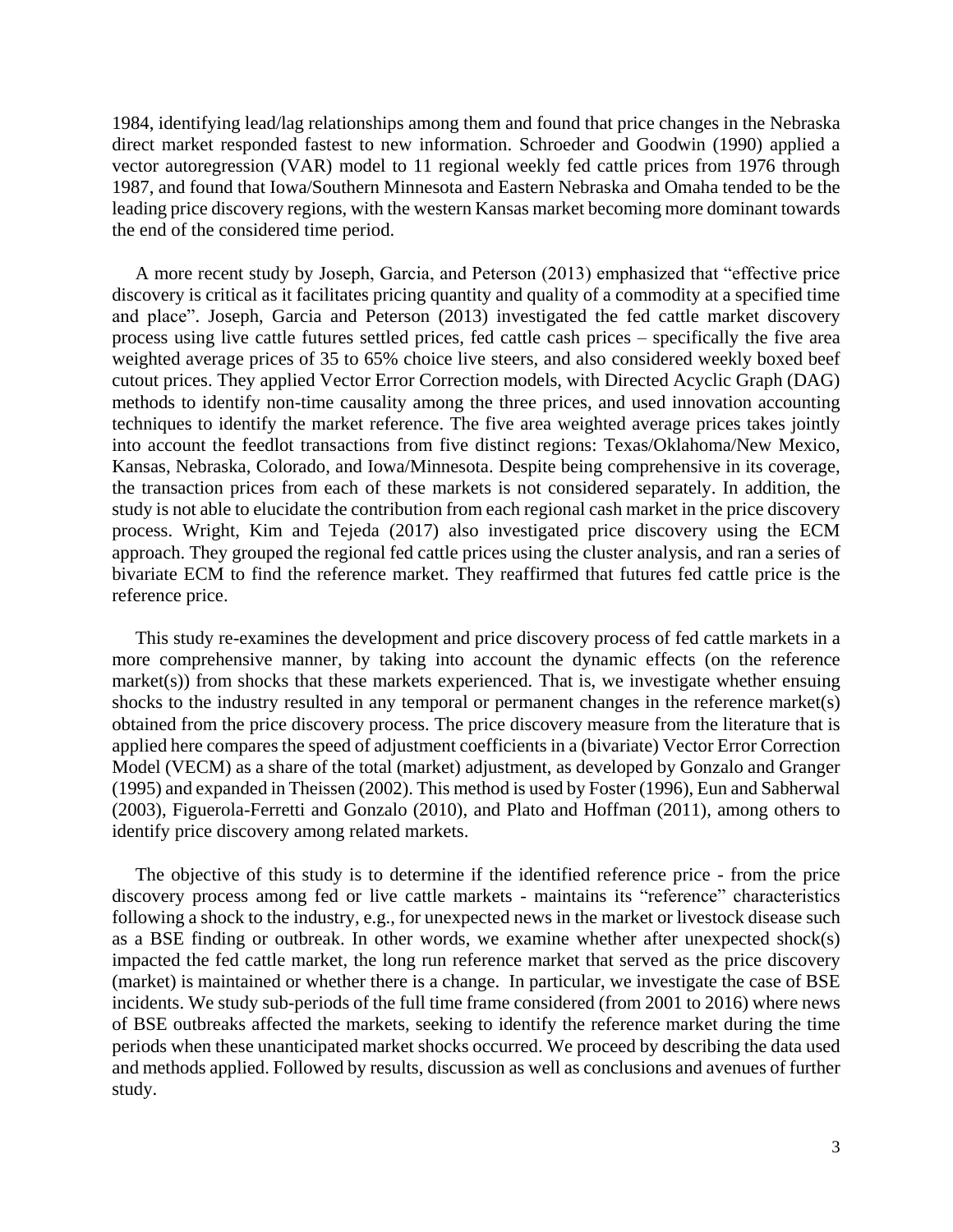#### **Data**

Nebraska fed cattle weekly weighted average cash prices from May 2001 to January 2017 (obtained from NASS-USDA) are used, based on prior literature results having found Nebraska fed cattle cash prices as being the reference spot price for fed cattle markets (Koontz et al, 1990; Schroeder and Goodwin, 1990; Wright et al., 2017). May 2001 corresponds to the date when the Livestock Mandatory Price Reporting  $(LMPR)^1$  was initially implemented. Also weekly average futures prices for live cattle are used for the same period and obtained from the CME, in response to futures markets having a major role in the price discovery process (Leuthold et al, 1989; Joseph et al., 2013; Wright, Kim and Tejeda, 2017).

 We expressly study sub-periods of this time frame considering when news of BSE outbreaks impacted the markets, seeking to identify and/or verify prior findings (i.e. futures markets being the reference price discovery market) for these cases where unanticipated market shocks occurred. We consider different series, taking into account the specific BSE outbreaks in Washington State (December 2003), Texas (June 2005), Alabama (March, 2006). <sup>2</sup> Figure 1 shows the evolution of the two prices series, including when the BSE outbreaks occurred.

 The series studied evolve by initially considering data up to four weeks prior to the first outbreak, and then sequentially incorporating four more weeks of data until January 2017. The 1st sample has 135 observations, from May 6, 2001 to November 30, 2003. The 2<sup>nd</sup> sample has 139 observations by ending on December 28, 2003. The 3rd sample has 143 observations, ending on January 25, 2004. The  $4<sup>th</sup>$  sample has 147 observations, ending on February 22, 2004 and so on.<sup>3</sup> We estimate a total of 77 (growing) samples by taking into account the effect from arrival of new information, specifically the BSE outbreaks.

#### **Methodology**

l

Each data sample is treated with the same methods. We begin by conducting unit root tests to the two series in a given sample. Tests applied for this are the Augmented Dickey Fuller Test (Dickey and Fuller, 1981) and the KPSS (Kwiatkowski et al., 1992) test. We also verify the existence of co-integration or a long-run relationship between the two sample series by applying the Johansen (1991) co-integration test. We then apply a bivariate vector error correction model (VECM) to each sample, in order to identify the price discovery measure among the two sample series by comparing their speed of adjustment coefficients.

<sup>&</sup>lt;sup>1</sup> LMPR was a policy requiring meat packers to provide the public with complete livestock (cattle, hogs, lamb and products) price and transaction information. For detailed information, see Koontz and Ward (2011)

<sup>2</sup> California BSE case (April 24, 2012) was found in a dairy cow. More details are available at: [www.centerforfoodsafety.org/issues/1040/mad-cow-disease/,](http://www.centerforfoodsafety.org/issues/1040/mad-cow-disease/) thus we do not include this event in the actual analysis. <sup>3</sup> We also estimated results from samples of equal size, which were formed by not just incorporating four more weeks of data to the initial sample but also 'eliminating' its 1st four observations. Results from these samples were quite similar.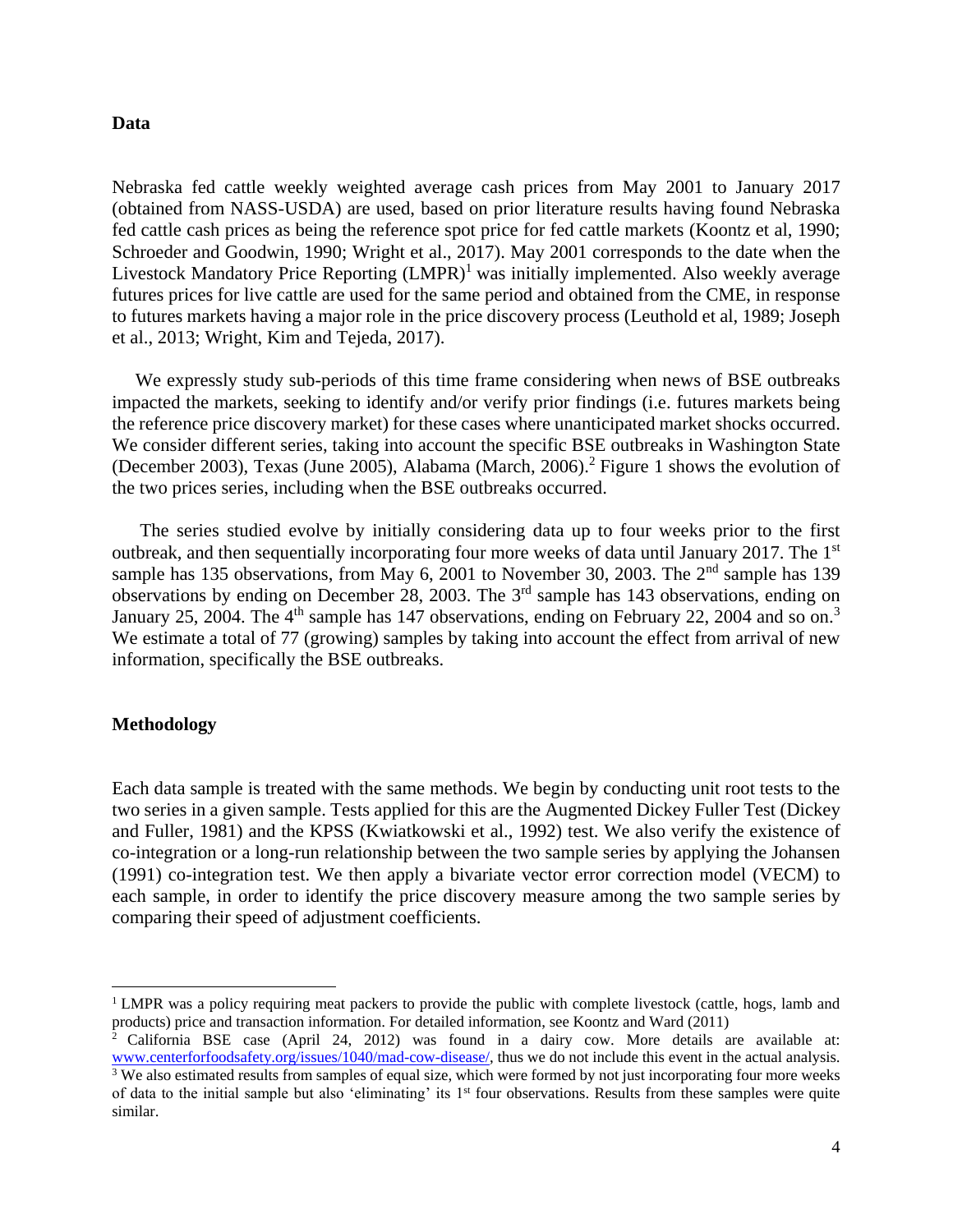As explained Arnade and Hoffman (2015), estimates of (absolute) adjustment rates are related to market efficiency. The long-run equilibrium between the cash and the futures prices can be written as follows:

(1) 
$$
y_{csh,t} = \beta_{fut} y_{fut,t} + c + u_t \Leftrightarrow u_t = y_{csh,t} - \beta_{fut} y_{fut,t} - c
$$

where  $y_{fut,t}$  and  $y_{csh,t}$  represent live cattle futures and fed cattle cash prices at time t, respectively. The term  $c$  (constant term) account for differences in these two markets. The term  $u_t$ is the (long-run) error, which equals zero in equilibrium.

The bivariate VECM contains this long-run equilibrium in equation (1) as follows:

(2) 
$$
\Delta y_{i,t} = \alpha_i (y_{csh,t} - \beta_{fut} y_{fut,t} - c) + \sum_{l=1}^{L} \sum_{j=1}^{2} \gamma_{i,j,l} \Delta y_{j,t-l} + e_{i,t}, \quad (i,j = fut, csh)
$$

where  $\Delta y_{i,t} = y_{i,t} - y_{i,t-1}$  are the price differences of futures and cash values for week t,  $\beta_{fut}$  is the co-integrating parameter among the two price series, and  $\alpha_i$  are the "speed of adjustment" parameters. The coefficients  $\alpha_{fut}$  and  $\alpha_{csh}$  in the VECM determine the permanent effect that a shock to one of the variables has on the system (Theissen, 2002).

 To determine the reference market (price discovery) we calculate the relative ratio of the speed of adjustment coefficients following Schwarz and Szakmay (1994), Foster (1996), and Theissen (2002). Other measures of price discovery used in the literature are the Information Share (IS) of Hasbrouck (1995) and the Component Share (CS) of Booth et al. (1999), Chu et al. (1999), and Harris et al. (2002). The IS measures each market's relative contribution to the variance of the efficient price, while the CS decomposes the common efficient price into a weighted average of observed market prices (similar to relative ratio of the speed of adjustment), and measures each market's contribution to the common efficient price. Both IS and CS are based on the reducedform "forecasting errors" in a Vector Error Correction Model (VECM) (Kim, 2011). The relative ratio of speed adjustment applies as follows,

(3) 
$$
\theta_{fut} = \frac{|a_{csh}|}{|a_{fut}| + |a_{csh}|}, \quad \theta_{csh} = \frac{|a_{fut}|}{|a_{fut}| + |a_{csh}|}, \text{ and } \theta_{fut} + \theta_{csh} = 1
$$

where a high (low)  $\theta_i$  ( $i = fut, csh$ ) indicates a low (high)  $\alpha_i$ , which in turn implies that market  $i$  slowly (quickly) responds to an unpredicted shock in the system; therefore market  $i$  is (not) the price discovery reference market. If results arrive at  $\theta_{fut} = \theta_{csh} = 0.5$ , both markets contribute rather equally to the price discovery process; i.e. both markets move at a roughly similar rate toward the long-run equilibrium. We examine and contrast results obtained for each of the estimated samples.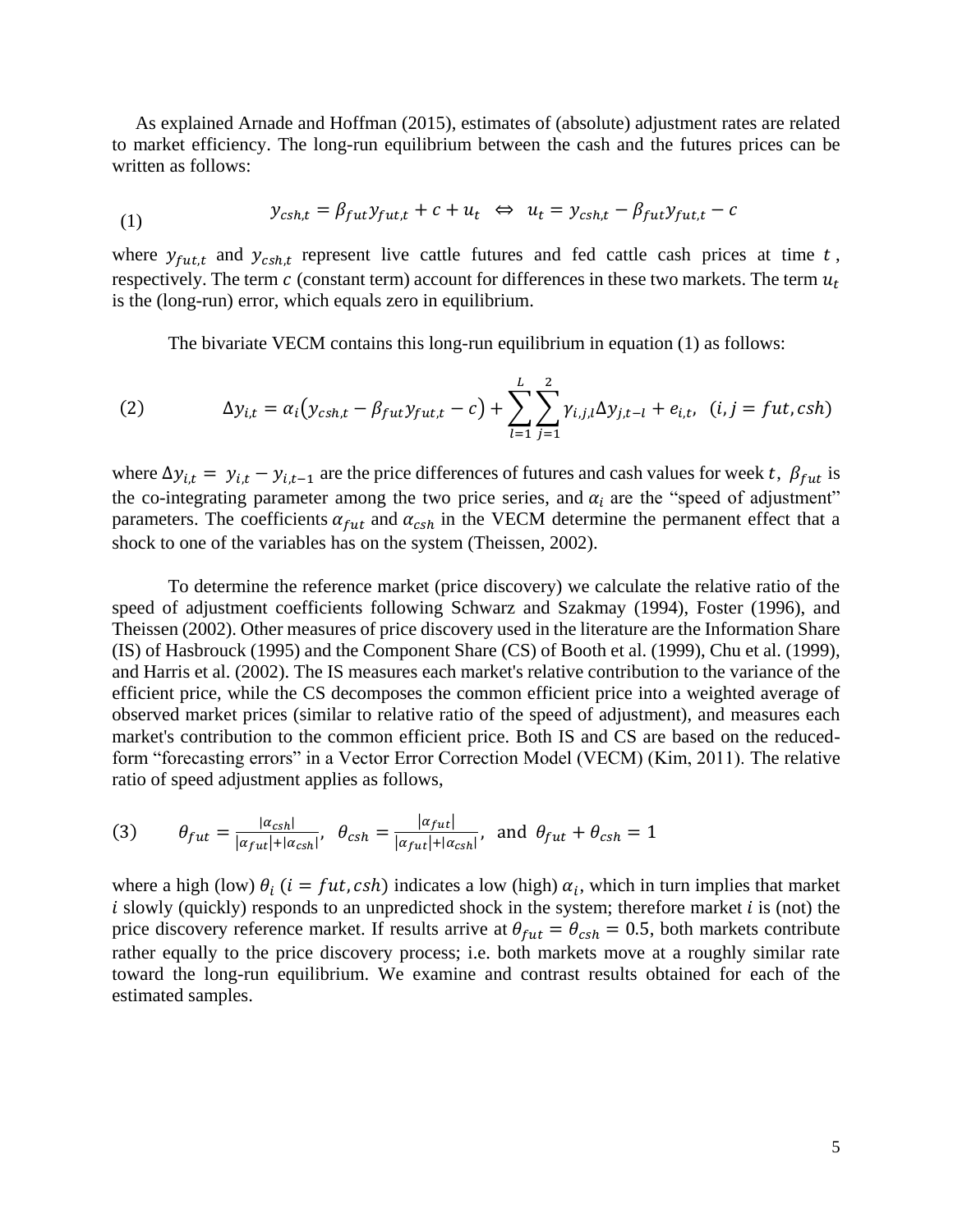#### **Results and Discussion**

In every one of the time series investigated, unit root test results found it had level non-stationary and first differenced stationary properties (tests results are available, but for brevity not reported here). Moreover, each of the samples where co-integrated, at least at the 5% confidence level (test results are available, but for brevity not reported here). After modeling each bivariate VEC model and calculating its relative coefficient of speed adjustment, we found that right after the first BSE outbreak and following many weeks ahead, the fed cattle cash price became the reference market from the price discovery process. Figure 2 illustrates the value of the futures price relative coefficient of speed adjustment ( $\theta_{fut}$ ) for futures price calculated using equation (3) from the estimated bivariate VECM for each sample (i.e.  $1<sup>st</sup>$  sample,  $2<sup>nd</sup>$  sample, etc.) - previously defined in the Data section.

 In effect we observe that for sample 1, which included data up to four weeks prior to the first BSE outbreak, the futures price is the market reference for the fed cattle market. This however changes once the sample size incorporates data following this first BSE incident. Results for the  $2<sup>nd</sup>$  sample, which considers data up until the BSE finding, shows that the reference price between futures and cash markets has practically faded. That is, the futures price no longer is the clear price discovery market for fed cattle. More importantly, for the following sample size that includes four weeks (observations) weeks after the first BSE incident, the Nebraska cash market has become the actual reference price or the fed cattle market for price discovery.

 The Nebraska cash market continues being the (new) reference price in comparison to the futures prices until approximately sample number 26. This sample considers data up to October 30, 2005 which is almost two years after the first incidence and four months after the second BSE incidence reported in June, 2005. The first BSE outbreak produced an immediate ban on beef exports to many countries, in particular to Japan, the U.S. largest beef importer. This ban was partly lifted by the end of 2005 (Fackler, 2005), opening up the beef trade to its previous (and current) largest buyer. Though the trade ban was lifted a month after the futures price was once again found to be the price reference, trade negotiations had been undergoing for quite a few months back and the market may have been anticipating this decision.

 The following BSE outbreaks of 2006 and 2012 did not have an effect on the price discovery process of fed cattle, as we find that futures prices remained the price reference for that market. This may respond to the notion that neither incident produced a ban on beef exports, and thus the markets responded accordingly. We can infer that (unexpected) shocks that have a decisive effect in the market, as in the case of a ban of exports, produces a (transitory) change in the reference market of the price discovery process, where it is no longer the futures market. This change to being a cash price the reference market is not permanent, as the market evolves to consider all the new information and thus changes back to futures prices being the reference market. For future study, we investigate the effects from other unexpected shocks such as FMD, or consider a different fed cattle cash market such as the five area weighted average.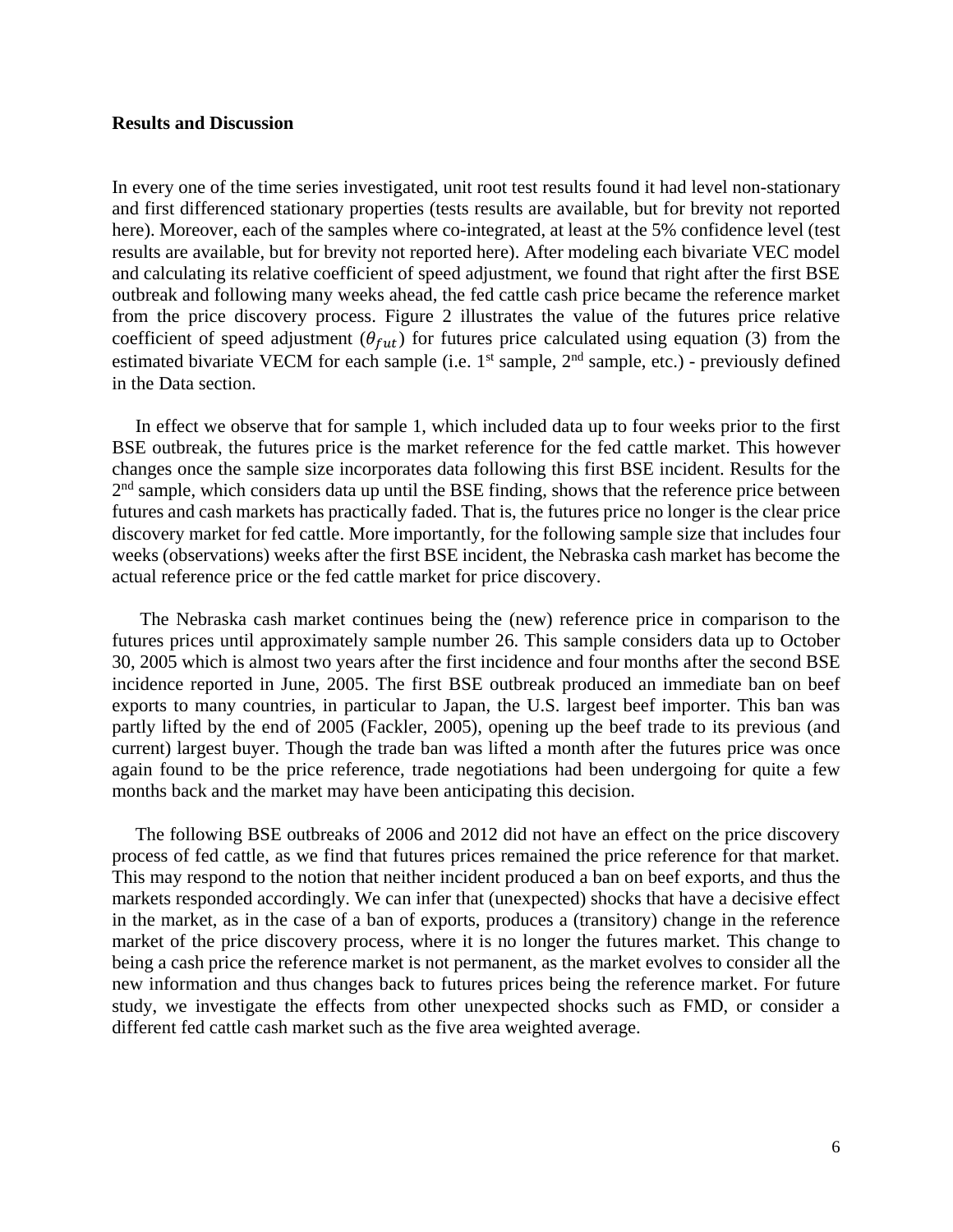#### **Conclusions**

 This study re-examines the development and price discovery process of fed cattle markets by taking into account the dynamic effects on the reference market, from unanticipated shocks that these markets experienced. That is, we investigate whether ensuing shocks to the industry resulted in any temporal or permanent changes in the reference market obtained from the price discovery process. We use Nebraska fed cattle weekly weighted average cash prices from May 2001 to January 2017, and live cattle futures market for the same time period. We expressly study subperiods of this time frame considering when news of BSE outbreaks impacted the markets taking into account the specific BSE outbreaks in Washington State (December 2003), Texas (June 2005), Alabama (March, 2006). The series studied evolve by initially considering data sample of up to four weeks prior to the first outbreak, and then sequentially incorporating four more weeks of data to each sample until January 2017. This produces a total of 77 samples.

 After modeling each bivariate VEC model as a rolling ECM and calculating each relative coefficient of speed adjustment, we found that right after the first BSE outbreak and following many weeks ahead, the fed cattle cash price became the reference market from the price discovery process. That is, the futures price was no longer the reference market but the cash market became the new reference price after the  $1<sup>st</sup> BSE$  incidence in late December, 2003; and this phenomena continued until late October 2005. This was just a month before beef exports to the U.S. largest international market, Japan, was partially re-opened for business. Subsequent BSE shock from 2006 did not produce a change in the reference market for fed cattle, as it remained being the futures price. We believe that the cattle market experienced a certain (transitory) break during this period, mainly caused by the interruption of beef export. For the latter/last cases, there were no impacts on the international trade markets. This study provides insightful information for cases where unexpected shocks result in having substantial impacts on the market versus cases where there is no market effect from the shocks.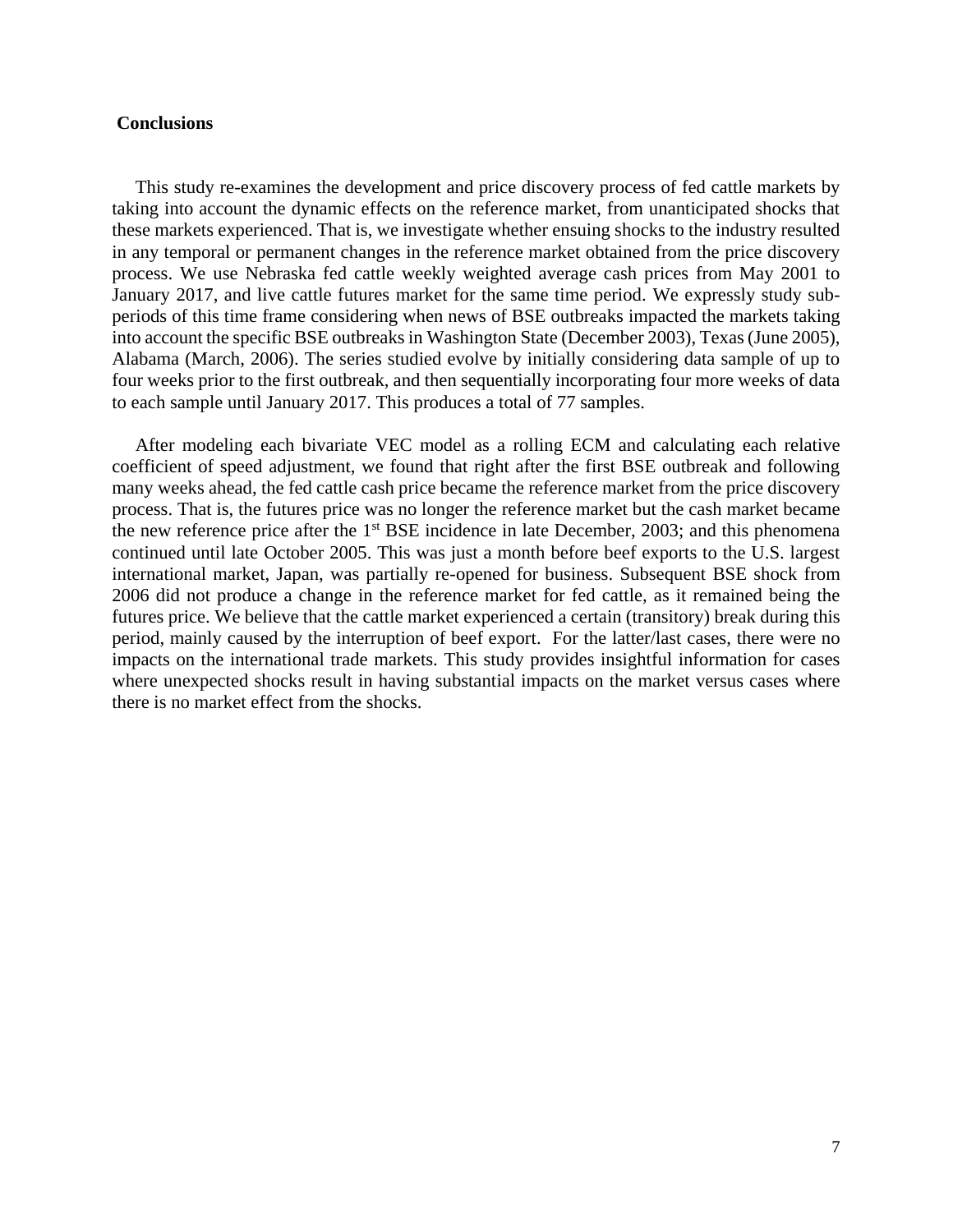#### **References**

- Arnade, C. and L. Hoffman. 2015. "The Impact of Price Variability on Cash/Futures Market Relationships: Implications for Market Efficiency and Price Discovery." *Journal of Agricultural and Applied Economics* 47: 539-559.
- Booth, T., R. So, and Y. Tse. 1999. "Price Discovery in the German Equity Index Derivatives." *Journal of Futures Markets* 19(6): 619-643.
- Chu, Q., W. Hsieh, and Y. Tse. 1999. "Price Discovery on the S&P 500 Index Markets: An Analysis of Spot Index, Index Futures, and SPDRs." *International Review of Financial Analysis* 8(1): 21-34.
- Dickey, D.A., Fuller, W.A. 1981. "The Likelihood Ratio Statistics for Autoregressive Time Series with a Unit Root." *Econometrica*, 49, 1057-1072
- Eun, C., and S. Sabherwal. 2003. "Cross-border Listings and Price Discovery: Evidence from U.S.- Listed Canadian Stocks." *The Journal of Finance* 58: 549-575
- Fackler, M. 2005. "Japan Partly Lifts Ban on Imports of U.S. Beef, Easing Trade Dispute." *New York Times*. December 12. Available at: [www.nytimes.com/2005/12/12/world/asia/japan-partly-lifts-ban-on-imports-of-us-beef](http://www.nytimes.com/2005/12/12/world/asia/japan-partly-lifts-ban-on-imports-of-us-beef-)easing-trade.html
- Figuerola-Ferretti, I. and J. Gonzalo. 2010. "Modelling and Measuring Price Discovery in Commodity Markets." *Journal of Econometrics* 158: 95–107.
- Foster, A.J. 1996. "Price Discovery in Oil Markets: A Time Varying Analysis of The 1990-1991 Gulf Conflict." *Energy Economics* 18 231-246.
- Gonzalo, J. and C. Granger. 1995. "Estimation of Common Long-memory Components in Cointegrated Systems." *Journal of Business & Economic Statistics* 13: 27–35
- Harris F., T.H. McInish, and R.A. Wood. 2002. "Security Price Adjustments across Exchanges: An Investigation of Common Factor Components of Dow Stocks." *Journal of Financial Markets* 5(3): 277-308.
- Hasbrouck, J. 1995. "One Security, Many Markets: Determining the Contribution to Price Discovery." *Journal of Finance* 50: 277-308
- Johansen, S. 1991. "Estimation and hypothesis testing of cointegration vectors in Gaussian vector autoregressive models." *Econometrica*, 59, 1551–1580
- Joseph, K., P. Garcia, and P.E. Peterson. 2013. "Price Discovery in the U.S. Fed Cattle Market." Proceedings of the NCCC-134 Conference on Applied Commodity Price Analysis, Forecasting, and Market Risk Management. St. Louis, MO. Internet site: [http://www.farmdoc.illinois.edu/nccc134.](http://www.farmdoc.illinois.edu/nccc134)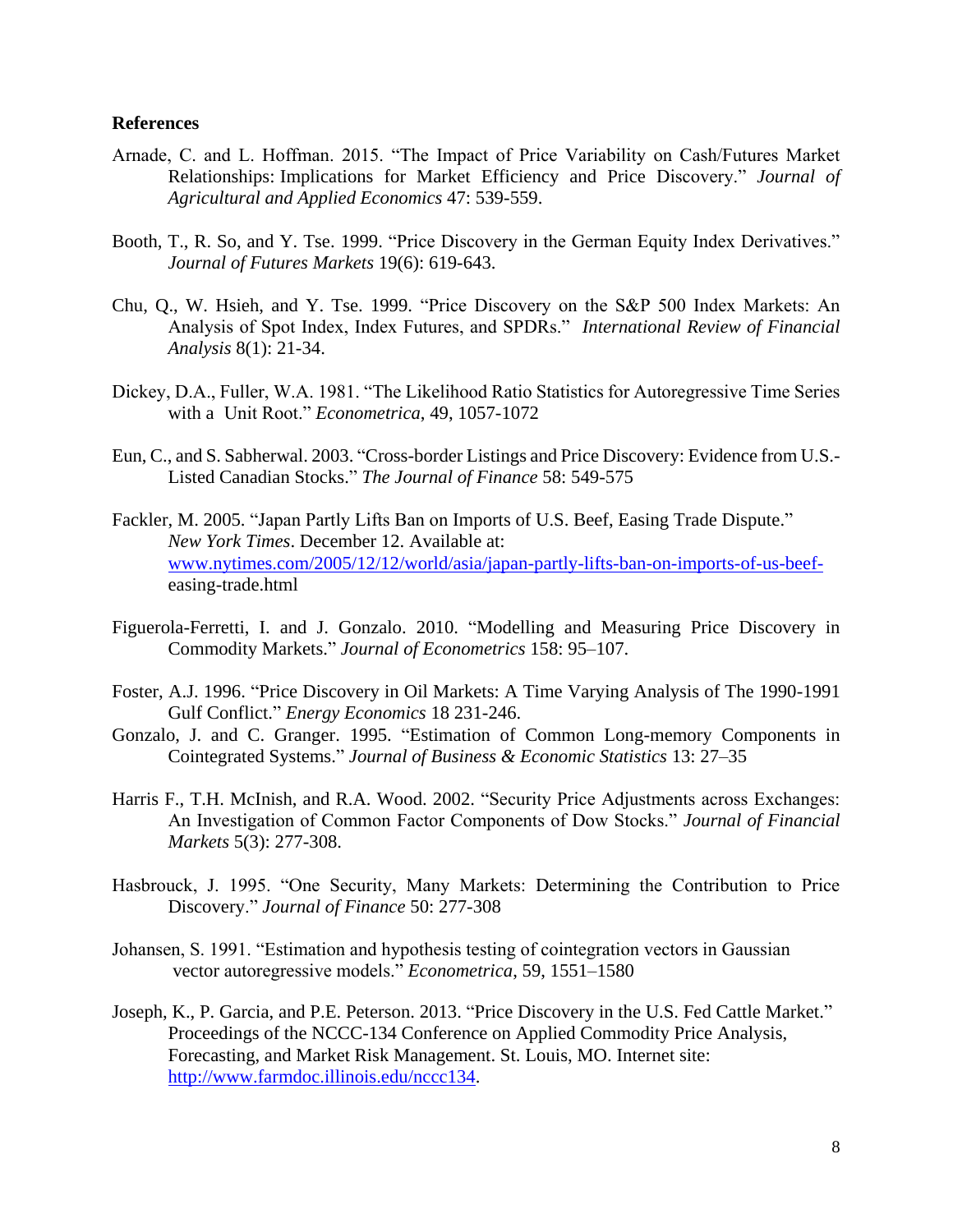- Kim, C-H. 2011. *Essays on Price Discovery*, Dissertation, Department of Economics, University of Washington.
- Koontz, S.R., P. Garcia, and M.A. Hudson. 1990. "Dominant-Satellite Relationships between Live Cattle and Cash Futures Markets." *The Journal of Futures Markets* 10: 123-136
- Koontz, S.R., and Ward, C.E. 2011. "Impacts of Mandatory Price Reporting: A literature review and synthesis of related market information research." *Journal of Agricultural and Food Industrial Organization*, 9, Article 9.
- Leuthold, R.M., Jankus, J.C., Cordier, J.E. 1989. *The Theory and Practice of Futures Markets*. Lexington Books.
- Plato, G. and L. Hoffman. 2011. "Price Discovery in U.S. and Foreign Commodity Futures Markets: The Brazilian Soybean Example." Proceedings of the NCCC-134 Conference on Applied Commodity Price Analysis, Forecasting, and Risk Management, St. Louis, MO.
- Schroeder T.C., and Goodwin B.K. 1990. "Regional Fed Cattle Price Dynamics." *Western Journal of Agricultural Economics* 15:111-22.
- Schroeder, T.C. 1996. "Spatial Fed Cattle Transaction Price Relationships." Hayenga, M.L., S.R. Koontz, and T.C. Schroeder, Ed. *Definition of Regional Cattle Procurement Markets*, GIPSA-RR 96-1: 69-105.
- Schwarz, T.V. and A.C. Szakmary. 1994. "Price discovery in petroleum markets: arbitrage, cointegration, and the time interval of analysis." *Journal of Futures Markets* 14:147–167
- Theissen, E. 2002. "Price Discovery in Floor and Screen Trading Systems." *Journal of Empirical Finance* 9: 455–474.
- Wright, J., M.K. Kim, and H.A. Tejeda. 2017. "A Tournament Approach to Price Discovery in the U.S. Cattle Market." Presented at WAEA annual meeting, Lake Tahoe, NV, July 9-11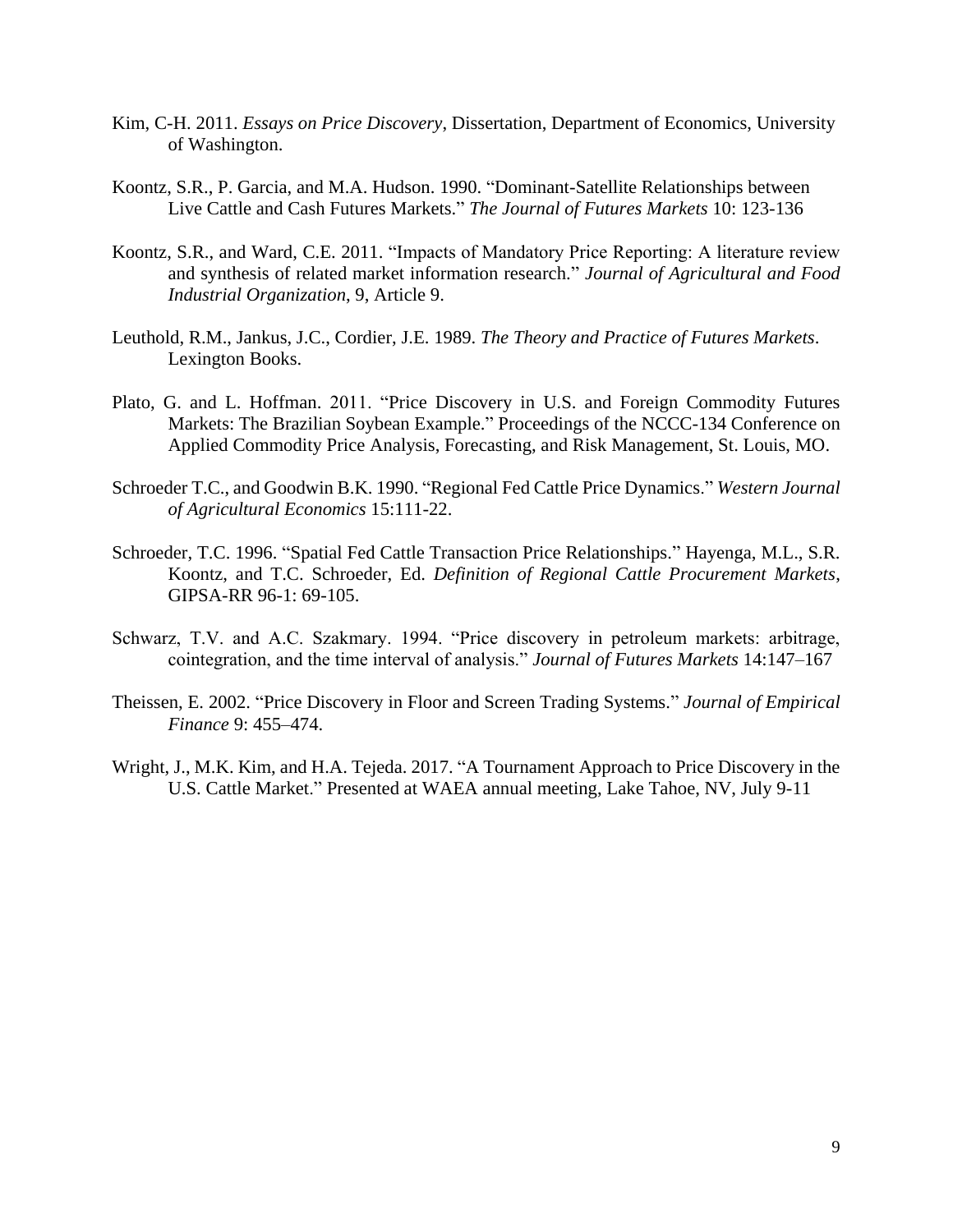

Figure 1: Weekly weighted average fed cattle cash prices from NE (NE) and weekly average live cattle futures prices from CME (CME)